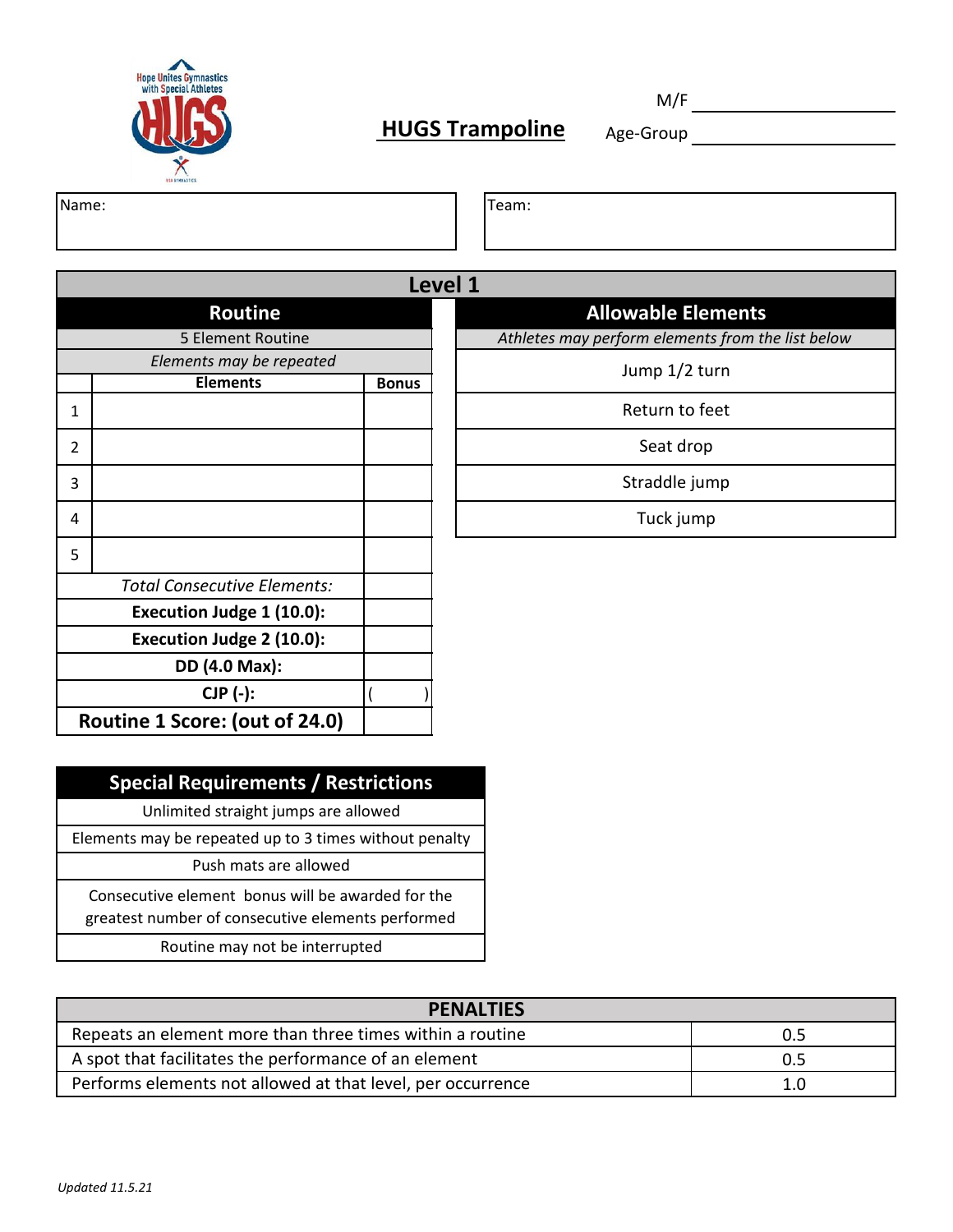

M/F

Routine may not be interrupted

Name: Team:

|                |                                                                         |              | Level <sub>2</sub>                                                                                     |  |
|----------------|-------------------------------------------------------------------------|--------------|--------------------------------------------------------------------------------------------------------|--|
|                | <b>Allowable Elements</b><br>Routine                                    |              |                                                                                                        |  |
|                | Athletes may perform elements from the list below<br>10 Element Routine |              |                                                                                                        |  |
|                | Elements may be repeated                                                |              | Hands and knees drop, 1/2 front to backdrop                                                            |  |
|                | <b>Elements</b>                                                         | <b>Bonus</b> | (180° of forward rotation) **                                                                          |  |
| 1              |                                                                         |              | Hands and knees, front drop **                                                                         |  |
| $\overline{2}$ |                                                                         |              | Jump 1/2 turn                                                                                          |  |
| 3              |                                                                         |              | Jump full turn                                                                                         |  |
| 4              |                                                                         |              | Pike jump                                                                                              |  |
| 5              |                                                                         |              | Return to feet                                                                                         |  |
| 6              |                                                                         |              | Seat drop                                                                                              |  |
| 7              |                                                                         |              | Seat drop, hands and knees drop**                                                                      |  |
| 8              |                                                                         |              | Seat drop, 1/2 turn seat drop**                                                                        |  |
| 9              |                                                                         |              | Straddle jump                                                                                          |  |
| 10             |                                                                         |              | Tuck jump                                                                                              |  |
|                | <b>Total Consecutive Elements:</b>                                      |              |                                                                                                        |  |
|                | <b>Special Requirements / Restrictions</b><br>Execution Judge 1 (10.0): |              |                                                                                                        |  |
|                | Execution Judge 2 (10.0):                                               |              | Unlimited straight jumps are allowed                                                                   |  |
|                | DD (9.0 Max):                                                           |              | Elements may be repeated up to 3 times without penalty                                                 |  |
|                | <b>CJP (-):</b>                                                         |              | Push mats are allowed                                                                                  |  |
|                | Routine 1 Score: (out of 29.0)                                          |              | ** Elements must be performed with correct preceding element                                           |  |
|                |                                                                         |              | Consecutive element bonus will be awarded for the<br>greatest number of consecutive elements performed |  |

| <b>PENALTIES</b>                                             |     |
|--------------------------------------------------------------|-----|
| Repeats an element more than three times within a routine    | 0.5 |
| A spot that facilitates the performance of an element        | 0.5 |
| Performs elements not allowed at that level, per occurrence  | 1.0 |
| Does not perform elements from the correct preceding element | 1.0 |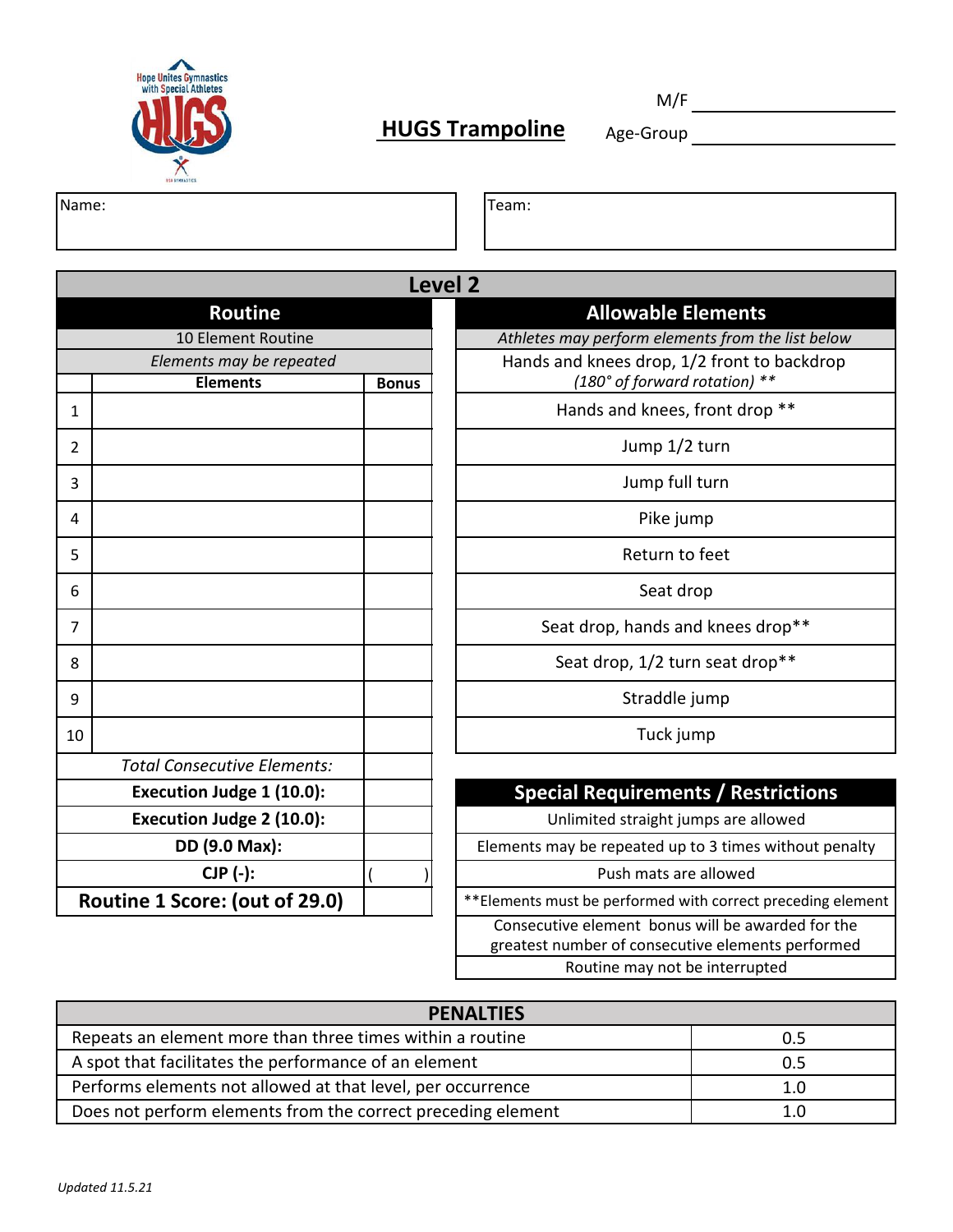

M/F

Name: Team:

|                |                                    |                 | Level 3 |
|----------------|------------------------------------|-----------------|---------|
|                | <b>Routine</b>                     |                 |         |
|                | 10 Element Routine                 |                 |         |
|                | Elements may be repeated           |                 |         |
|                | <b>Elements</b>                    | <b>Bonus</b>    |         |
| $\mathbf{1}$   |                                    |                 |         |
| $\overline{2}$ |                                    |                 |         |
| 3              |                                    |                 |         |
| 4              |                                    |                 |         |
| 5              |                                    |                 |         |
| 6              |                                    |                 |         |
| $\overline{7}$ |                                    |                 |         |
| 8              |                                    |                 |         |
| 9              |                                    |                 |         |
| 10             |                                    |                 |         |
|                | <b>Total Consecutive Elements:</b> |                 |         |
|                | Execution Judge 1 (10.0):          |                 |         |
|                | Execution Judge 2 (10.0):          |                 |         |
|                | DD (9.0 Max):                      |                 |         |
|                | CJP (-):                           | $\overline{(\}$ |         |
|                | Routine 1 Score: (out of 29.0)     |                 | E       |

| Athletes may perform elements from the list below |
|---------------------------------------------------|
| Back drop                                         |
| Hands and knees drop, 1/2 front to backdrop       |
| $(180°$ of forward rotation) **                   |

**Allowable Elements**

Hands and knees drop, 3/4 front to feet \*\*

Hands and knees, front drop \*\*

Jump 1/2 turn

Jump full turn

Pike jump

Return to feet

Seat drop

Seat drop, hands and knees drop \*\*

1/2 turn seat drop

Straddle Jump

Tuck Jump

#### **Special Requirements / Restrictions**

Unlimited straight jumps are allowed

ements may be repeated up to 3 times without penalty

Push mats are allowed

\*\*Elements must be performed with correct preceding element

Consecutive element bonus will be awarded for the

greatest number of consecutive elements performed

Routine may not be interrupted

| <b>PENALTIES</b>                                             |     |
|--------------------------------------------------------------|-----|
| Repeats an element more than three times within a routine    | 0.5 |
| A spot that facilitates the performance of an element        | 0.5 |
| Performs elements not allowed at that level, per occurrence  | 1.0 |
| Does not perform elements from the correct preceding element | 1.0 |
| Touched by a spotter mat                                     |     |